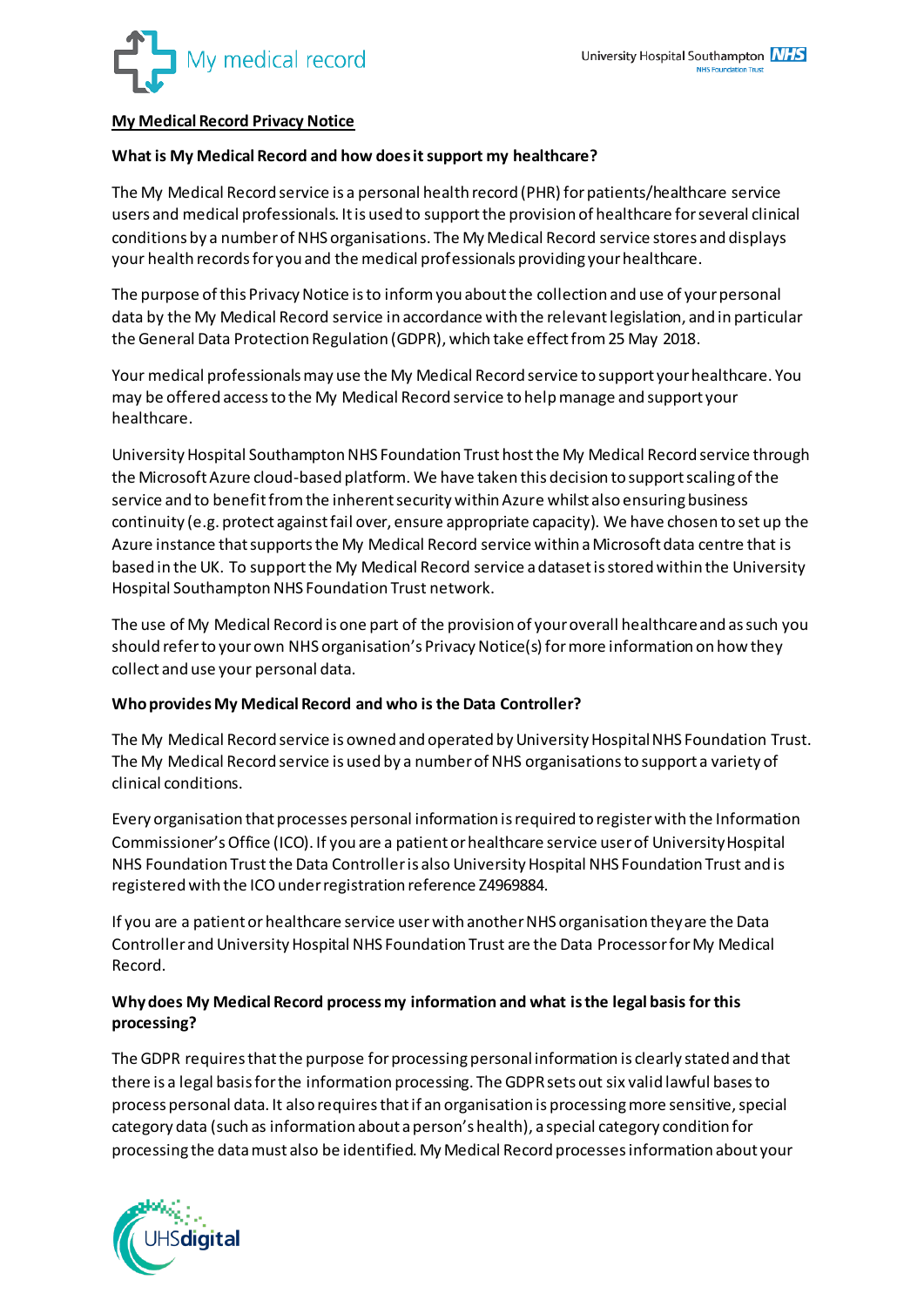

health and requires a special category condition. There are ten conditions for processing special category data in the GDPR.

# *Why does My Medical Record process my data?*

Your personal information is processed by My Medical Record to support the provision of your healthcare by the NHS.

## *The lawful basis for My Medical Record processing your data is:*

Article 6(1)(e) **Public task**: "processing is necessary for the performance of a task carried out in the public interest or in the exercise of official authority vested in the controller"

The clear basis is law for the public task lawful basis is derived from the various UK Government legislation that underpins the NHS these include:

- NHS Act 2006
- Health and Social Care Act 2012
- National Health Service and Community Care Act 1990
- Health and Social Care (Community Health and Standards) Act 2003

## *The special category condition for processing the data is:*

"Article 9(2)(h) processing is necessary for the purposes of preventive or occupational medicine, for the assessment of the working capacity of the employee, medical diagnosis, *the provision of health or social care or treatment or the management of health or social care systems and services on the basis of Union or Member State law* or pursuant to contract with a health professional and subject to the conditions and safeguards referred to in paragraph 3;"

# **What information does My Medical Record process, where does it get it from and who does it share it with?**

### *The information in My Medical Record may include:*

- Details about you, such as name, address, email, date of birth, occupation, marital status, gender, ethnic origin, religion, next of kin, GP contact details.
- Contact we have had with you such as appointments and home visits.
- Notes and reports about your health.
- Details and records about your treatment and care.
- Details of the future care you may need.
- Results of investigations such as x-rays, ultrasounds, blood and other laboratory test results.
- Relevant information from people who care for you and know you well, such as health professionals and relatives.

Please refer to your own NHS organisation's Privacy Notice(s) for more information on what information is collected.

### *Your information in My Medical Record may come from the following sources:*

- You
- Medical professionals supporting your healthcare, from your own NHS organisation and other NHS organisations this could include:

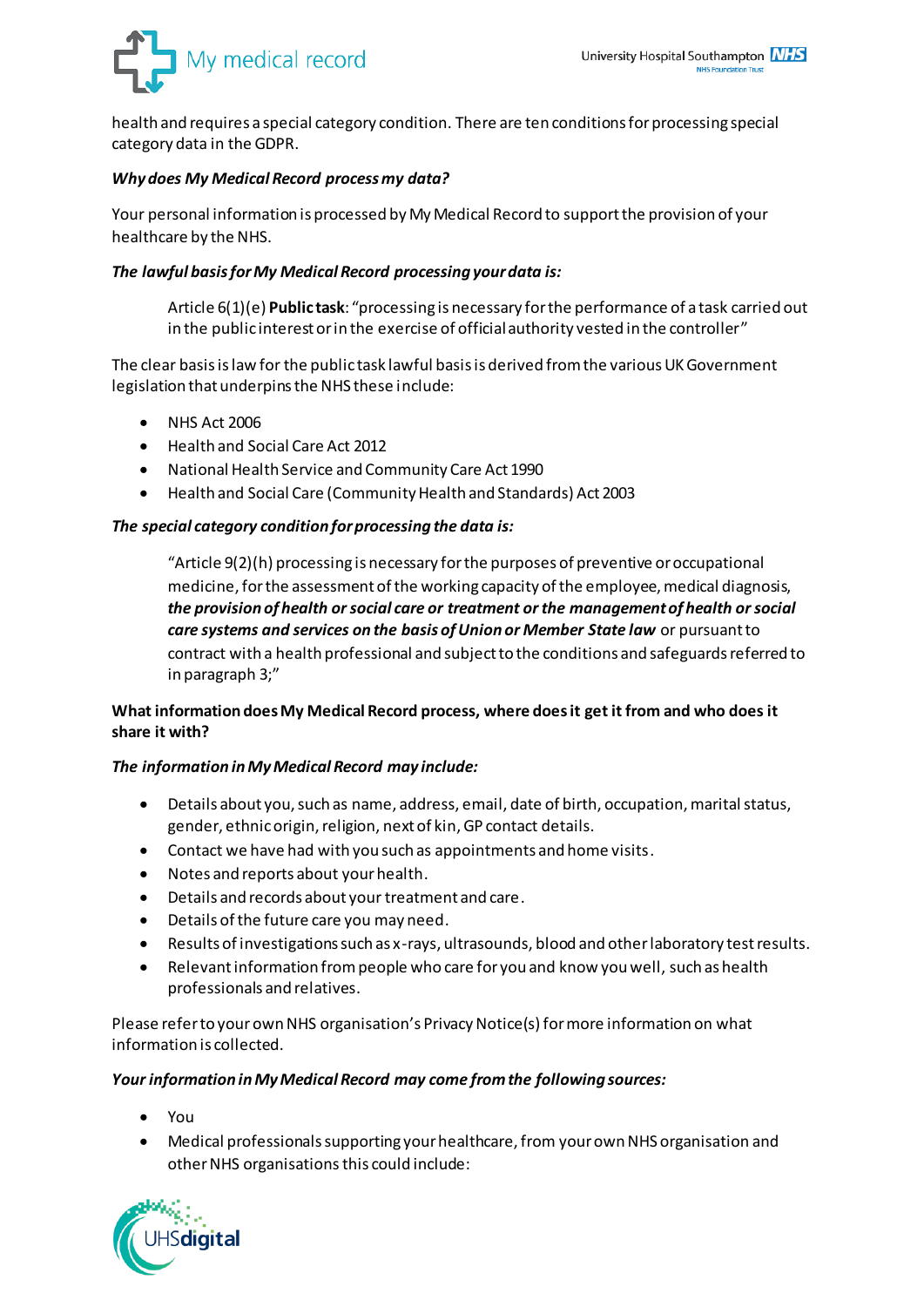

- o Staff involved in your care, such as doctors, nurses, pharmacists and therapists
- o Healthcare professionals or services outside your own NHS organisation such as your GP or another hospital.
- Healthcare systems supporting your healthcare from your own NHS organisation and other NHS organisations.

Please refer to your own NHS organisation's Privacy Notice(s) for more information on the sources of your information.

# *Your information in My Medical Record may be shared with:*

- You
- Medical professionals supporting your healthcare, from your own NHS organisation and other NHS organisations this could include:
	- $\circ$  Staff involved in your care, such as doctors, nurses, pharmacists and therapists
	- o Staff involved in the administration of your care, such as receptionists.
	- o Healthcare students and professionals who are training.
	- o Pathology and radiology staff who are analysing data.
	- o Staff who are conducting local clinical audits.
	- o Clinical research staff.
	- o Healthcare professionals or services outside your own NHS organisation. These might include:
		- Other professionals or services involved in your care, such as your GP or another hospital.
		- **•** Organisations who provide services on behalf of you NHS organisation, such as administration service providers and other care providers.
- Healthcare systems supporting your healthcare from your own NHS organisation and other NHS organisations.

Please refer to your own NHS organisation's Privacy Notice(s) for more information on how your information may be shared.

# **How long is your information retained?**

As the My Medical Record service is one part of the provision of your overall healthcare you should refer to your own NHS organisation's main Privacy Notices and Records Management policy for details of how long your information is retained.

# **Your rights**

You have the following rights in relation to your My Medical Record personal data.

# *The right to be informed*

You have the right to be informed about the collection and use of your personal data. This Privacy Notice along with the Privacy Notice of the NHS organisation providing your healthcare inform you about the My Medical Record service collection and use of your personal data.

If you require more information, please contact the My Medical Record team or the Data Protection Officer of the NHS organisation providing your healthcare.

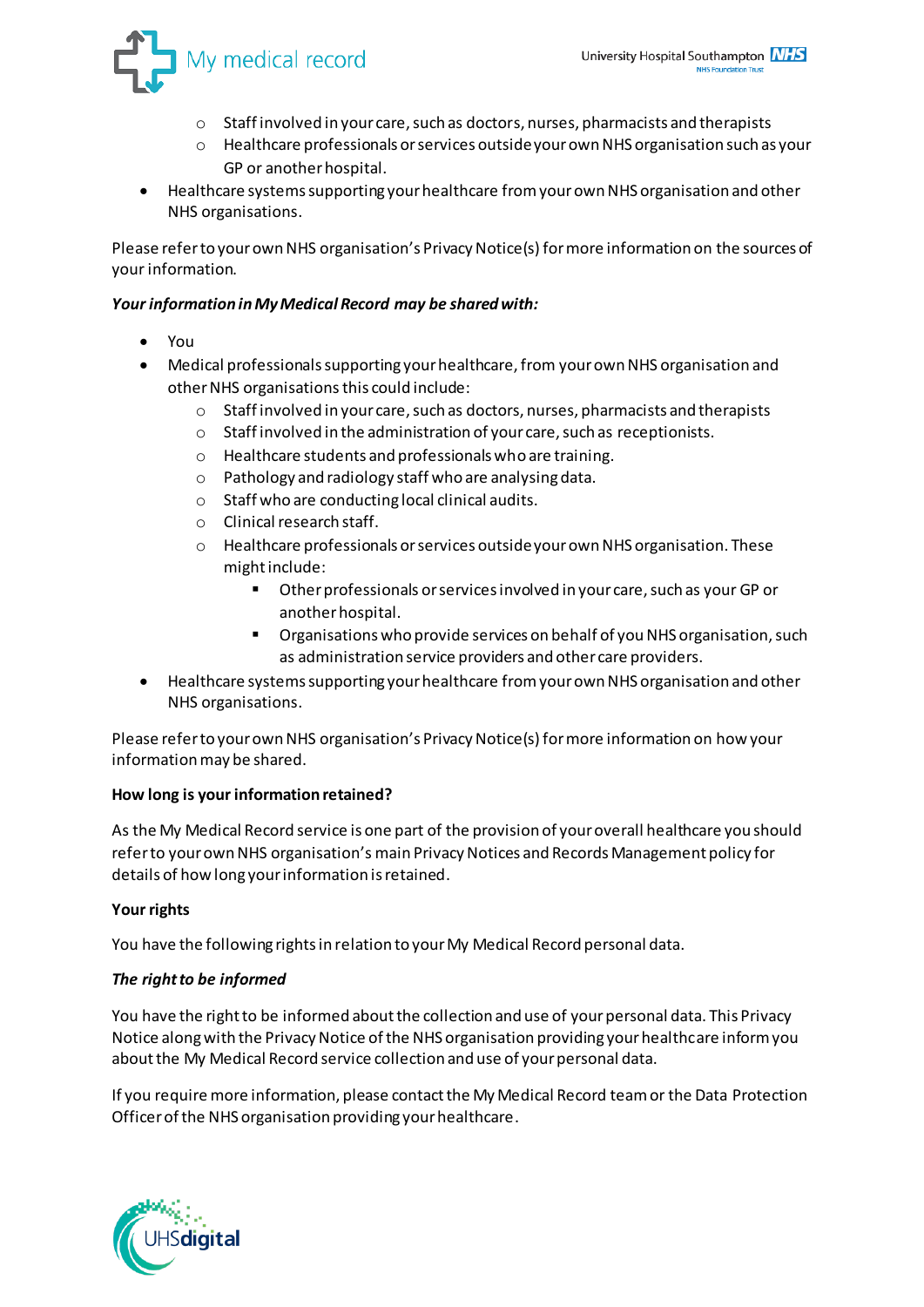

# *The right of access*

You have the right to access your My Medical Record personal data and supplementary information. The right of access allows you to be aware of and verify the lawfulness of the processing.

If you would like to access your personal data, please contact the My Medical Record team or the Data Protection Officer of the NHS organisation providing your healthcare.

## *The right to rectification*

You have the right to have inaccurate My Medical Record personal data rectified. You have the right to have incomplete information completed.

You can make a request for rectification verbally or in writing. We have one calendar month to respond to a request.

If you would like us to rectify an inaccuracy with your personal information, please contact the My Medical Record team or the Data Protection Officer of the NHS organisation providing your healthcare.

## *The right to restrict processing*

You have the right to request the restriction or suppression of your personal data. This is not an absolute right and only applies in certain circumstances, these are:

- You contest the accuracy of the My Medical Record personal data and we are verifying the accuracy of the data;
- Your data has been unlawfully processed and you oppose erasure and request restriction instead;
- We no longer need your personal data, but you need us to keep it in order to establish, exercise or defend a legal claim;
- You have challenged the accuracy of your data and asked us to rectify it, you can request that we restrict processing while we consider your rectification request.

You can make a request for restriction verbally or in writing. We have one calendar month to respond to a request. When processing is restricted, My Medical Record can store the personal data, but not use it.

If you would like us to restrict My Medical Record processing of your personal information, please contact the My Medical Record team or the Data Protection Officer of the NHS organisation providing your healthcare.

### *The right to object*

You have the right to object to My Medical Record processing your information in the performance of a public task, namely the supporting your healthcare.

Your objection must be on "grounds relating to his or her particular situation".

We must stop processing the personal data unless: we can demonstrate compelling legitimate grounds for the processing, which override the interests, rights and freedoms of the individual; or the processing is for the establishment, exercise or defence of legal claims.